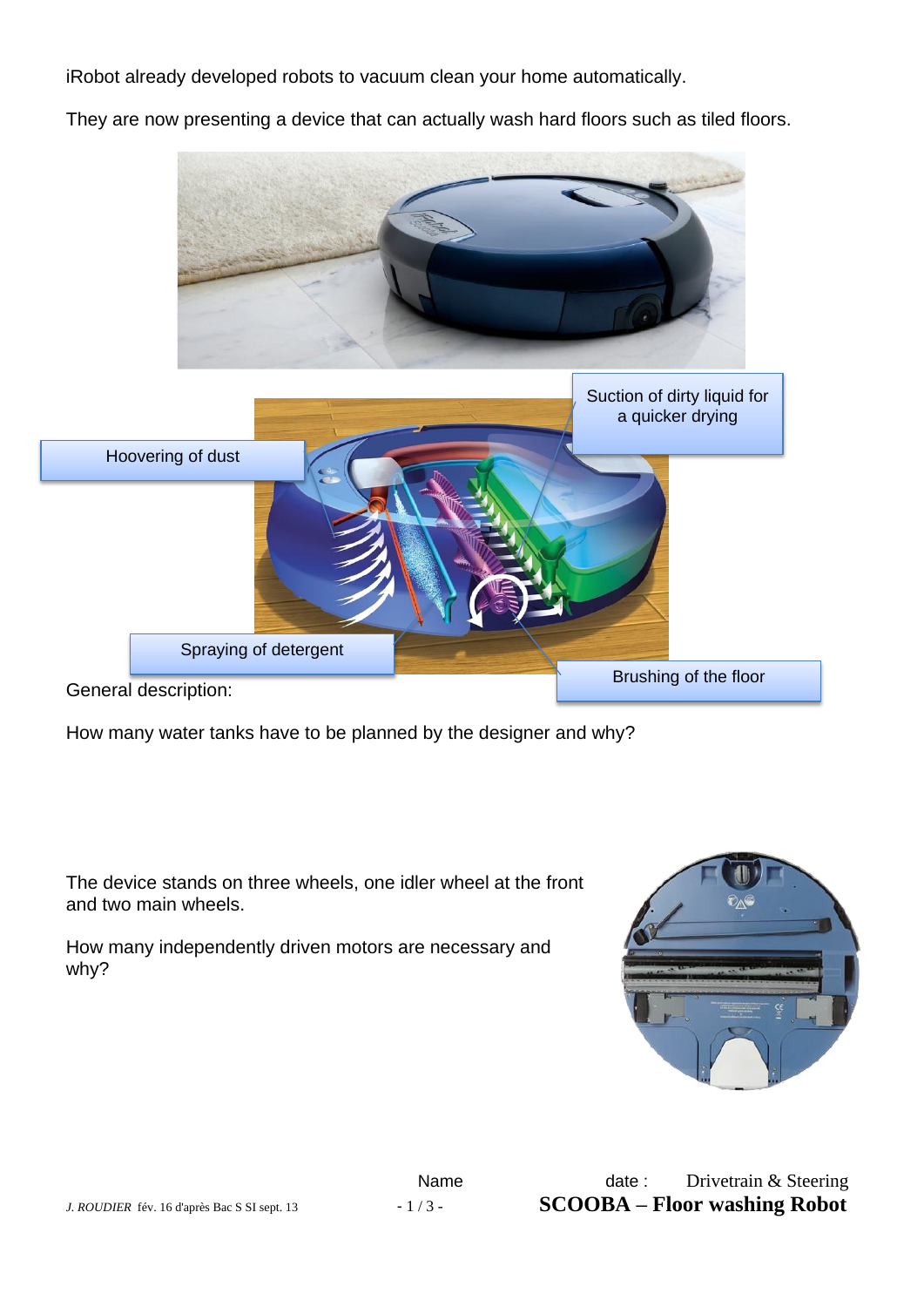

Q1: Give the right number to each element of the drivetrain *(follow the example given for 4 and 5, some numbers might not be used)*

| Elements of drivetrain |   | <b>Technical data</b>            |                     |   |
|------------------------|---|----------------------------------|---------------------|---|
| Wheel                  |   | Radius of the wheel              | $21,5 \, \text{mm}$ |   |
| Reducing gears         |   | Drive ratio of the reducing gear | 1/18,4              |   |
| Internal gear pair     | 4 | Drive ratio of the internal gear | 10/31               | 5 |
| Motor                  |   | Output torque of the motor       | Q <sub>3</sub>      |   |
|                        |   | <b>Tension</b>                   |                     |   |
|                        |   | output torque at the wheel       | 75 N.mm             |   |
|                        |   | frequency rotation of the wheel  | 100 r.p.m           |   |
|                        |   | Current                          |                     |   |
|                        |   | Linear speed of the robot        | Q2                  |   |

For the next questions explaining your reasoning is much more important than the actual calculus.

Q2: Calculate the linear speed of the robot

Q3: Calculate the output torque of the motor